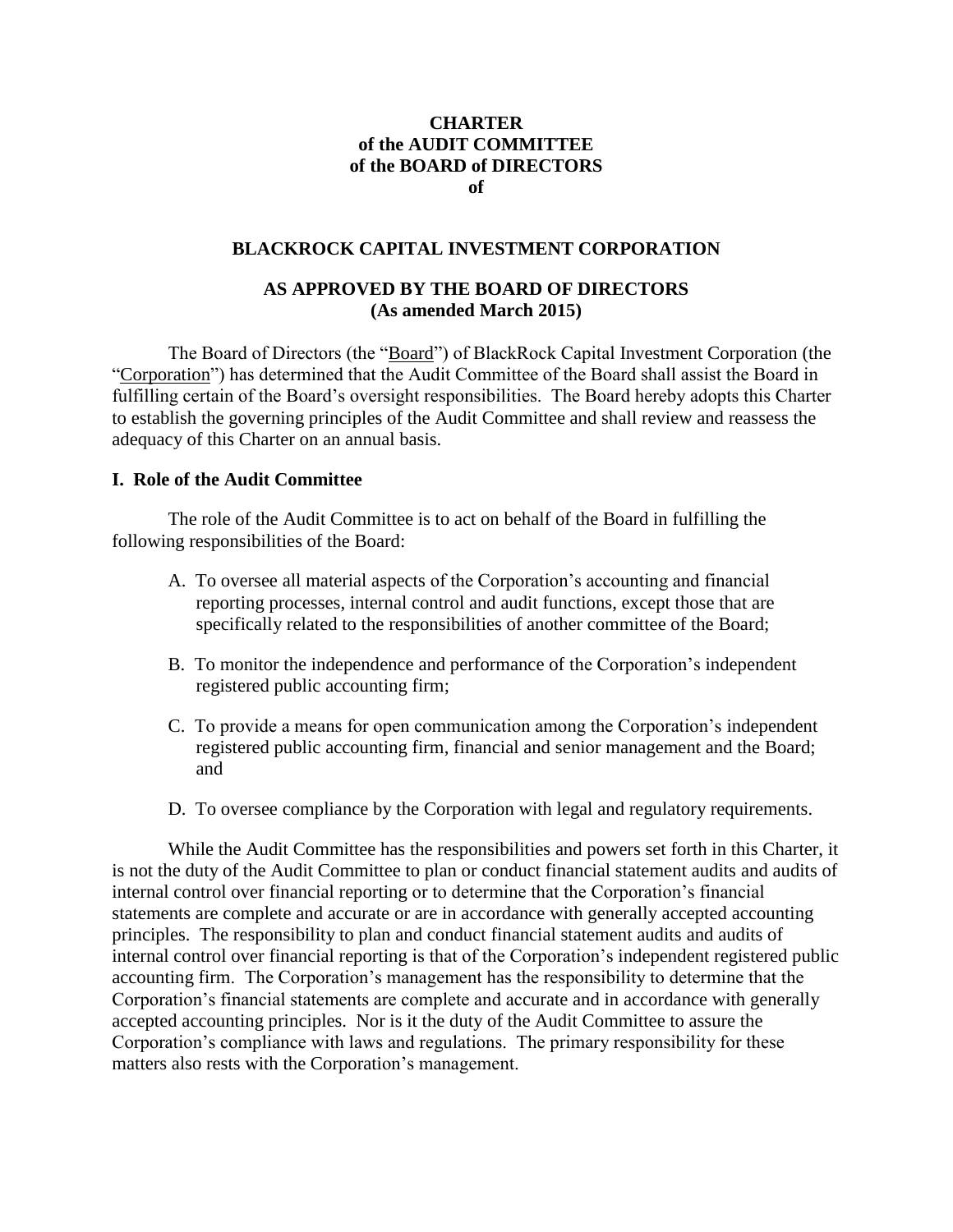#### **II. Composition of the Audit Committee**

- A. Each calendar year, at a meeting of the Board, the Board shall designate the members of the Audit Committee. Each member shall serve, subject to his or her earlier resignation or removal from the Audit Committee or his or her ceasing to be a director, until the next meeting for the designation of the members of the Audit Committee and until their successors are designated by the Board.
- B. The Audit Committee shall consist of at least three (3) members, but no more than six (6) members. The members of the Audit Committee shall meet the independence and experience requirements of the rules of the principal market or transaction reporting system on which the Corporation's securities are traded or quoted, Section 10A(m)(3) of the Securities Exchange Act of 1934 and the rules and regulations of the Securities and Exchange Commission (the "SEC").

#### **III. Meetings and Procedures of the Audit Committee**

The Audit Committee shall fix its own rules of procedure, which shall be consistent with the Certificate of Incorporation of the Corporation (or other charter document of the Corporation), the Bylaws of the Corporation and this Audit Committee Charter. The Audit Committee shall meet as provided by its rules, which shall be at least once a quarter or more frequently as circumstances may require. The chairperson of the Audit Committee or a majority of the members of the Audit Committee may also call a special meeting of the Audit Committee.

A majority of the members of the Audit Committee present in person or by means of a conference telephone or other communications equipment by means of which all persons participating in the meeting can communicate with each other shall constitute a quorum. The Audit Committee may also take action by the written consent, if the number of Directors required for approval of such action at a meeting of Directors consent to the action in writing and the written consents are filed with the records of meetings of the Audit Committee, unless otherwise required by applicable law.

The Audit Committee may form subcommittees for any purpose that the Audit Committee deems appropriate and may delegate to such subcommittees such power and authority as the Audit Committee deems appropriate.

The Audit Committee may request that any directors, officers or employees of the Corporation, or other persons whose advice and counsel are sought by the Audit Committee, attend any meeting of the Audit Committee to provide such pertinent information as the Audit Committee requests.

The Audit Committee shall keep written minutes of its meetings, which minutes shall be maintained with the books and records of the Corporation and delivered to the Board, including a description of all actions taken by the Audit Committee at the meeting.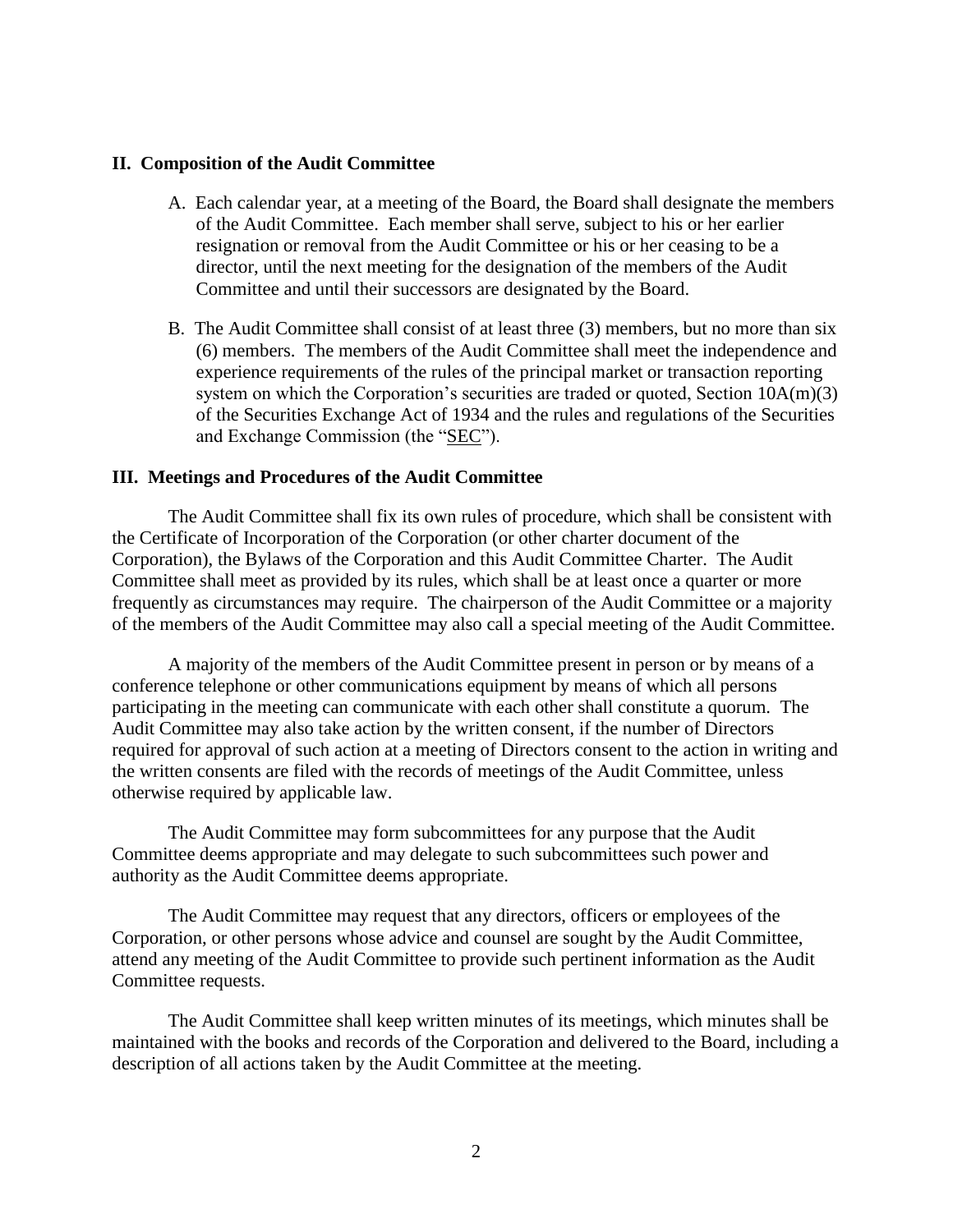The Audit Committee shall be responsible for meeting with the independent registered public accounting firms at their request to discuss the interim financial statements. The Audit Committee shall meet privately with the independent registered public accounting firm at least annually in a separate executive session.

### **IV. Responsibilities of the Audit Committee**

The Audit Committee shall assist the Board in overseeing the Corporation's financial and operating reporting practices, internal controls and compliance with laws and regulations.

Specifically, the Audit Committee shall have the responsibility with respect to:

- A. The Corporation's Risks and Control Environment:
	- To discuss with the Corporation's management and independent registered public accounting firm the integrity of the Corporation's financial reporting processes and controls, particularly the controls in areas representing significant financial and business risks; and
	- To investigate and follow up on any matters brought to its attention within the scope of its duties.
- B. The Corporation's Independent Registered Public Accounting Firm:
	- The Audit Committee shall have the sole authority to appoint or replace the independent registered public accounting firm (subject, to ratification by the Board). The Audit Committee shall be directly responsible for the compensation and oversight of the work of the independent registered public accounting firm (including resolution of disagreements between management and the independent registered public accounting firm regarding financial reporting) for the purpose of preparing or issuing an audit report or related work. The independent registered public accounting firm shall report directly to the Audit Committee;
	- To ensure that the Audit Committee receives annually from the Corporation's independent registered public accounting firm a formal written statement delineating all relationships between the independent registered public accounting firm and the Corporation, as required by applicable requirements of the Public Company Accounting Oversight Board for independent auditor communications with Audit Committees concerning independence, to actively engage in a dialogue with the independent registered public accounting firm about any relationships between the independent registered public accounting firm and the Corporation or any services that the independent registered public accounting firm provide or propose to provide that may affect the objectivity and independence of the independent registered public accounting firm and to take, or recommend that the Board take, any appropriate action to oversee the independence of the independent registered public accounting firm;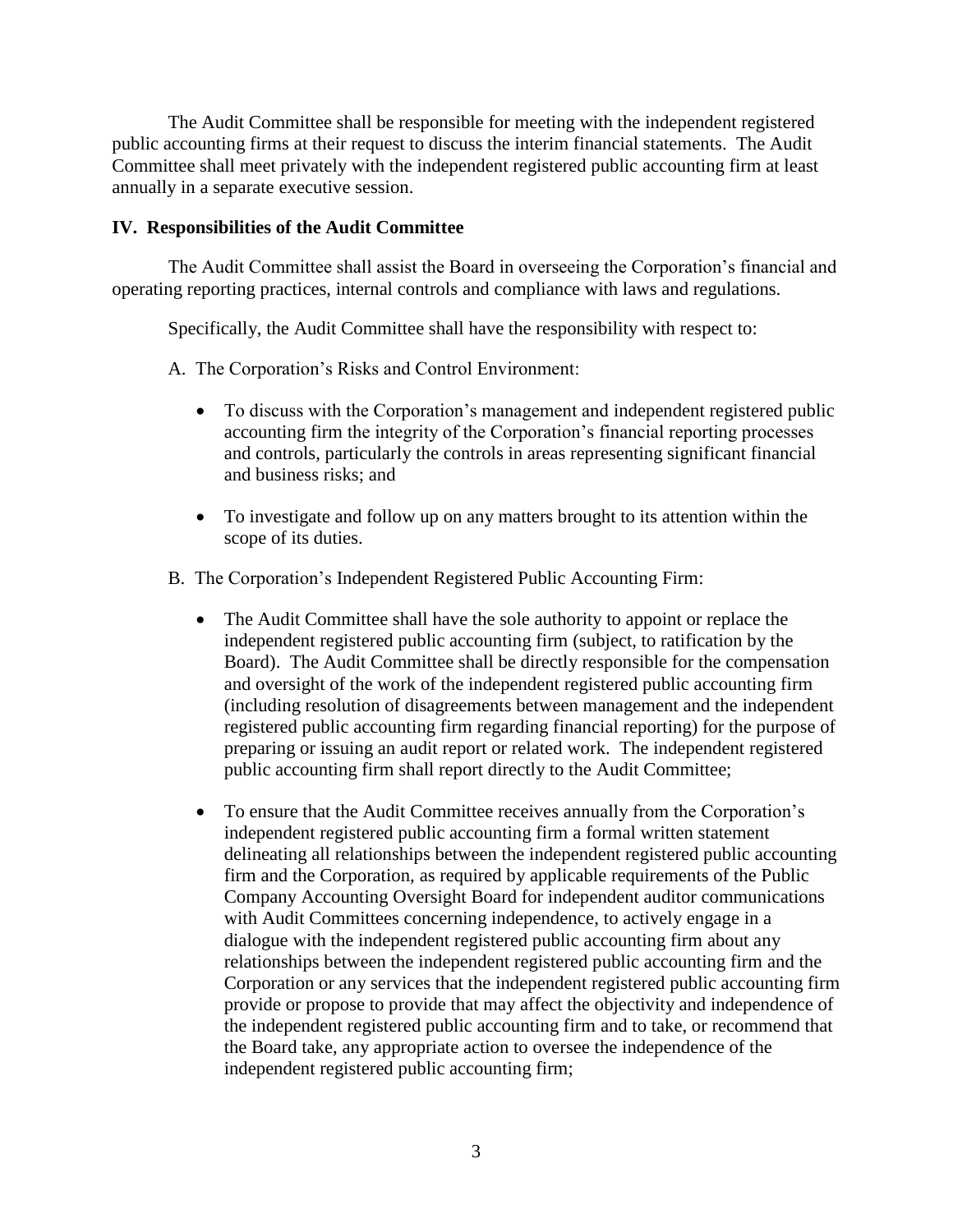- The Audit Committee shall establish guidelines similar to those set forth in Annex A relating to the Corporation's hiring of employees or former employees of the independent registered public accounting firm who participated in any capacity in the audit of the Corporation.
- The Audit Committee shall establish policies or procedures similar to those set forth in Annex B to pre-approve all auditing services and permitted non-audit services (including fees and terms thereof) (the "Covered Services") to be performed for the Corporation by its independent registered public accounting firm. The Audit Committee may form and delegate authority to the Chairman of the Audit Committee or subcommittees consisting of one or more members when appropriate, including the authority to grant pre-approvals of audit and permitted non-audit services, provided that decisions of the Chairman or such subcommittee to grant pre-approvals shall be presented to the full Audit Committee at its next scheduled meeting; and
- To ensure the rotation of the lead (or coordinating) audit partner (or, if required by the rules and regulations of the SEC, other employees of the independent registered public accounting firm) having primary responsibility for the audit and the audit partner responsible for reviewing the audit as required by law.
- C. The Corporation's Financial Reporting Process:
	- To oversee the Corporation's selection of and major changes to its accounting policies;
	- To meet with the Corporation's independent registered public accounting firm and financial management both to discuss the proposed scope of the audit and to discuss the conclusions of the audit, including any items that the independent registered public accounting firm are required by generally accepted auditing standards to discuss with the Audit Committee, such as, any significant changes to the Corporation's accounting policies, the integrity of the Corporation's financial reporting process, any proposed changes or improvements in financial, accounting or auditing practices, and any other matters that the independent auditors are required to communicate to the Audit Committee pursuant to Auditing Standard 16, *Communications with Audit Committees*;
	- To discuss with the Corporation's financial management and independent registered public accounting firm the Corporation's annual results and, when appropriate, the interim results before they are made public;
	- To review with management and the independent registered public accounting firm, prior to the filing of an audit report with the SEC, all alternative treatments of financial information within generally accepted accounting principles that have been discussed with management, ramifications of the use of such alternative disclosures and treatments, and the treatment preferred by the independent registered public accounting firm;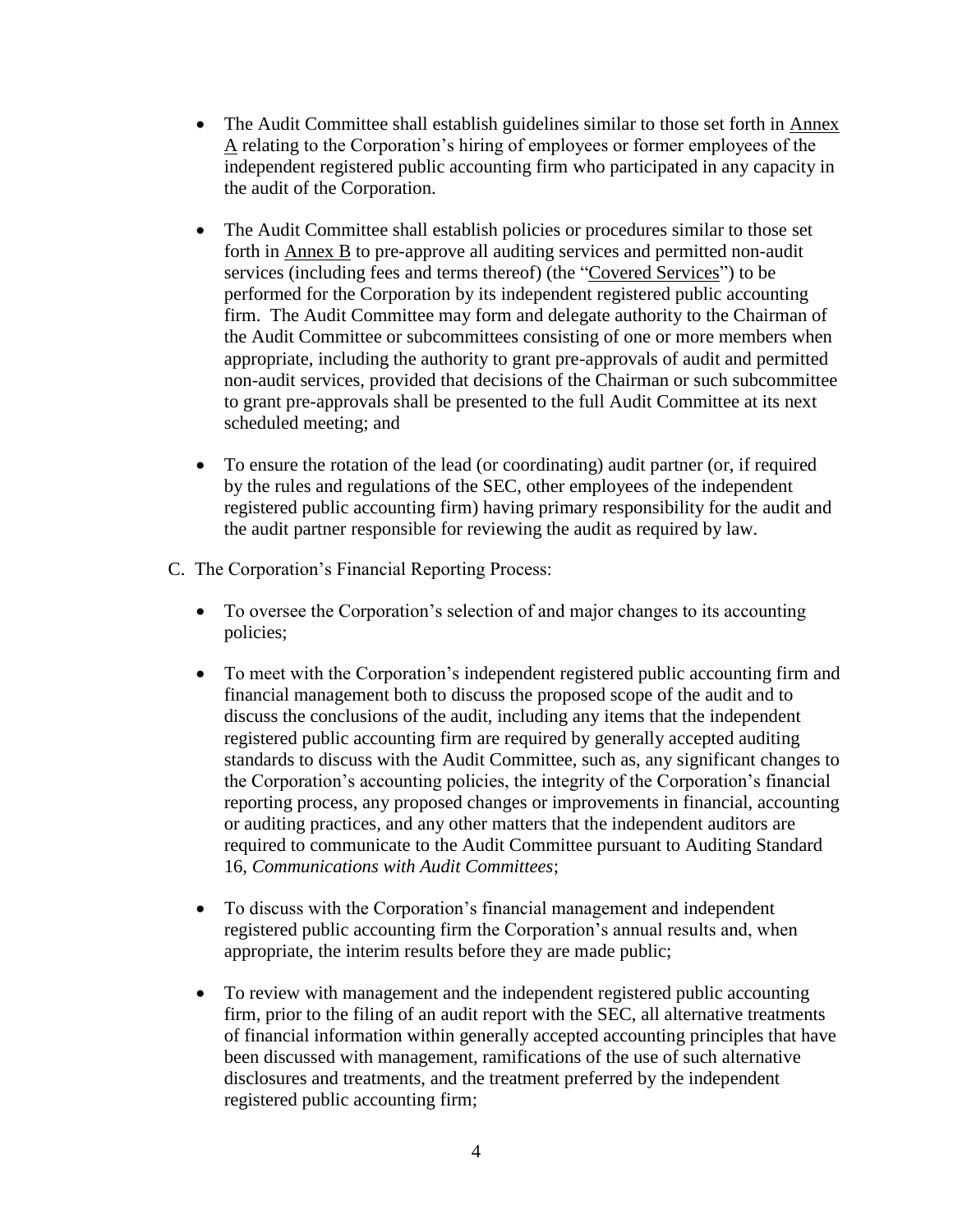- To review with management and the independent registered public accounting firm, prior to the filing of an audit report with the SEC, material written communications between the independent registered public accounting firm and management, such as any management letter or schedule of unadjusted differences:
- Review disclosures made to the Audit Committee by the Corporation's Chief Executive Officer and Chief Financial Officer during their certification process for the Form 10-K and Form 10-Q about any significant deficiencies in the design or operation of internal controls or material weaknesses therein and any fraud involving management or other employees who have a significant role in the Corporation's internal controls;
- To review with the independent registered public accounting firm, prior to the filing of an audit report with the SEC, all critical accounting policies and practices to be used;
- To review and discuss with the Corporation's financial management and independent registered public accounting firm the Corporation's audited financial statements including qualitative judgments, appropriateness of accounting principles (old and new), financial disclosure practices, and any observations regarding the quality of accounting principles and underlying estimates and, when appropriate, the Corporation's interim financial statements, before they are made public;
- To recommend to the Board whether the annual or quarterly financial statements, as applicable, should be included in the Corporation's Annual Report on Form 10- K or Quarterly Reports on Form 10-Q; and
- To issue for public disclosure by the Corporation the report required by the rules of the SEC.
- D. The Corporation's Fair Value Procedures
	- In accordance with the Corporation's Portfolio Pricing Practices with respect to investments for which market quotations are not readily available or for which market quotations are deemed not to represent fair value, to review and provide comments (if any) to management and independent valuation firms regarding the preliminary valuation conclusions provided by such independent valuation firms.
- E. Other Matters
	- To review and reassess the adequacy of this charter on an annual basis and recommend any proposed changes to the Board for its approval;
	- To report annually to the Corporation's stockholders on certain auditing matters, as required by the rules and regulations of the SEC, as they may be amended from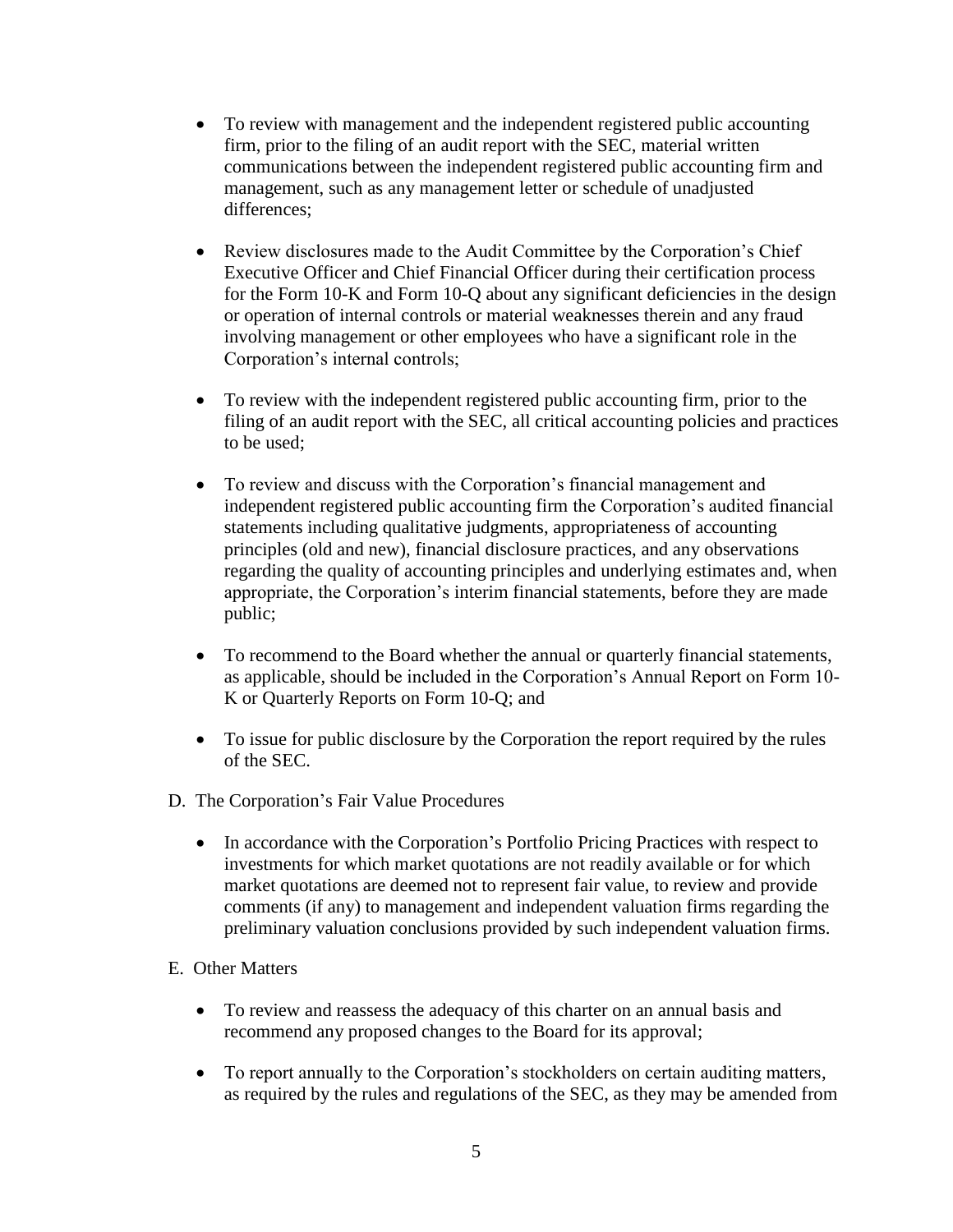time to time. Such report will be included in the Corporation's annual proxy statement;

- To review reports and any financial information submitted by the Corporation to a government body or the public;
- To report to the Board the matters discussed at each meeting of the Audit Committee;
- Administer the procedures set forth in Annex C relating to the receipt, retention and treatment of complaints received by the Corporation regarding accounting, internal accounting controls or auditing matters, and the confidential, anonymous submission by employees or any other provider of accounting related services of concerns regarding questionable accounting or auditing matters;
- To keep an open line of communication with the financial and senior management and the independent registered public accounting firm and the Board;
- To review in advance and approve any "related party" transaction, or series of similar transactions, to which the Corporation or any of its subsidiaries was or is to be a party, in which the amount involved exceeds \$120,000 and in which such related party had, or will have, a direct or indirect material interest. For purposes of this item, a "related party" includes any director or executive officer of the Corporation, any nominee for election as a director, any security holder who is known to the Corporation to own of record or beneficially more than five percent of any class of the Corporation's voting securities, and any member of the immediate family<sup>1</sup> of any of the foregoing persons. The materiality of any interest is to be determined on the basis of the significance of the information to investors in light of all the circumstances of the particular case; and
- To take such other actions as the Audit Committee deems necessary or desirable to fulfill its purpose described above.

# **V. Evaluation of the Audit Committee**

The Audit Committee shall, on an annual basis, evaluate its performance under this Audit Committee Charter. In conducting this review, the Audit Committee shall evaluate whether this Audit Committee Charter appropriately addresses the matters that are or should be within its scope. The Audit Committee shall address all matters that the Audit Committee considers relevant to its performance, including at least the following: the adequacy, appropriateness and quality of the information and recommendations presented by the Audit Committee to the Board, the manner in which they were discussed or debated, and whether the number and length of

 $\mathbf{1}$ <sup>1</sup> A person's immediate family shall include such person's spouse, parents, children, siblings, mothers and fathers-in-law, sons and daughters-in-law, and brothers and sistersin-law.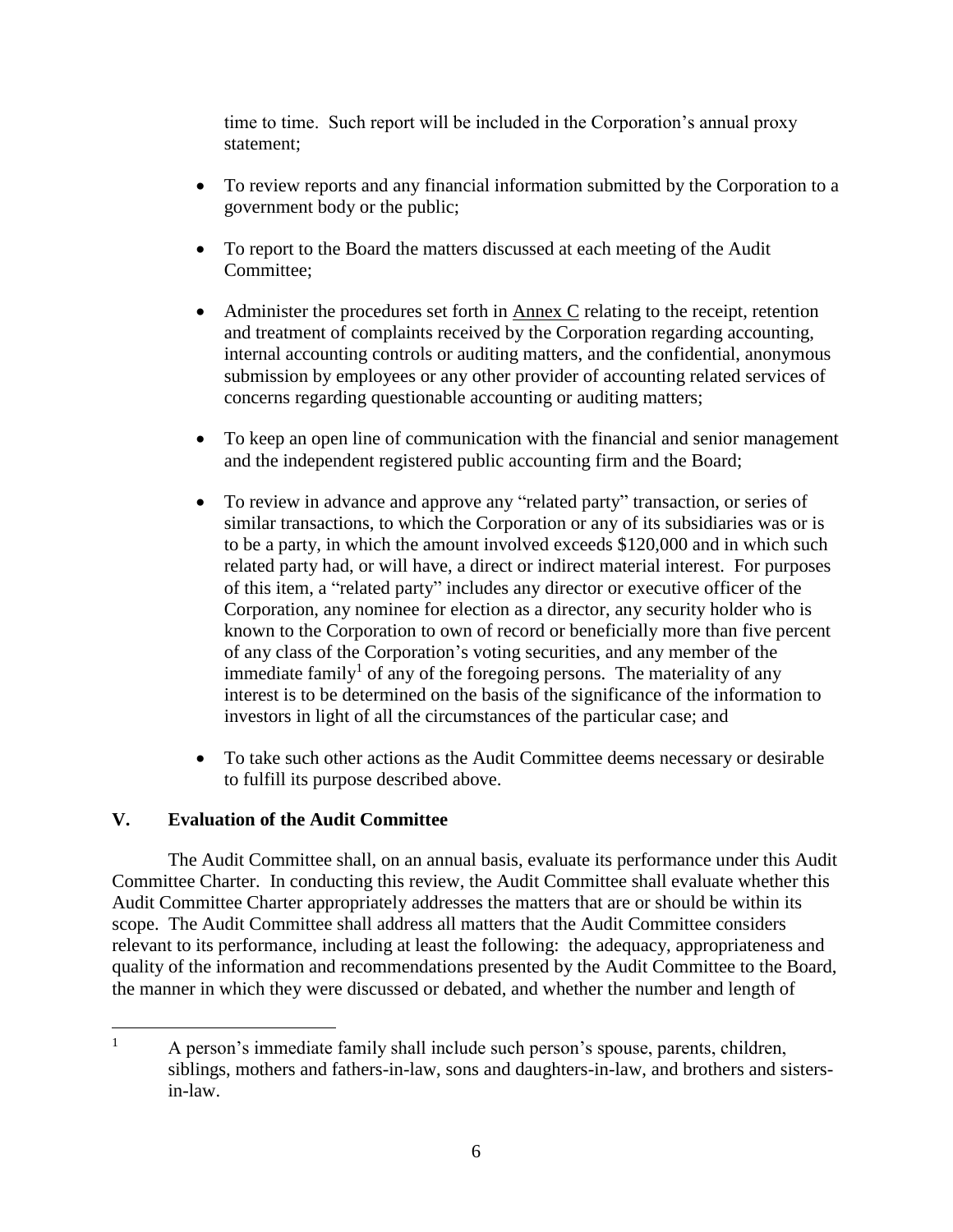meetings of the Audit Committee were adequate for the Audit Committee to complete its work in a thorough and thoughtful manner.

The Audit Committee shall report to the Board on the results of its evaluation, including any recommended amendments to this Audit Committee Charter, and any recommended changes to the Corporation's or the Board's policies or procedures. This report may be written or oral.

## **VI. Advisors/Funding**

In discharging its duties hereunder, the Audit Committee shall have the authority, to the extent it deems necessary or appropriate, to retain independent legal, accounting or other advisors. The Corporation shall provide for appropriate funding, as determined by the Audit Committee, for payment of such compensation as is determined by the Audit Committee to the independent registered public accounting firm and to any other advisors employed by the Audit Committee. The Corporation shall also provide funding for any other functions or initiatives undertaken by the Audit Committee.

Amended: March 2015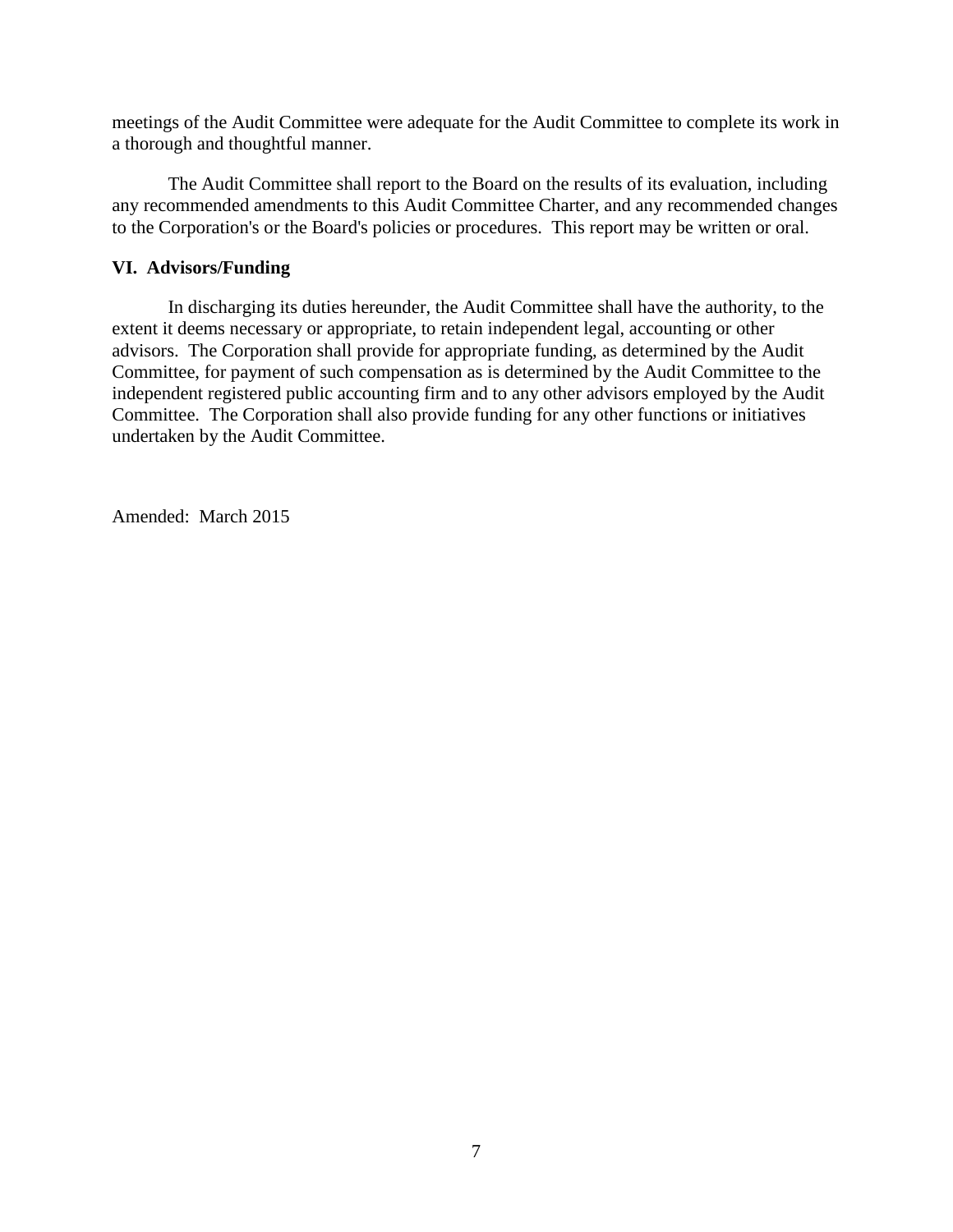## **Annex A**

## **Hiring Guidelines for Independent Registered Public Accounting Firm Employees**

The Audit Committee has adopted the following practices regarding the hiring by the Corporation of any employee of its independent registered public accounting firm who participated in any capacity in the audit of the Corporation.

1. No member of the audit team that is auditing the Corporation can be hired by the Corporation in a financial reporting oversight role (as defined in the SEC's Regulation S-X) for a period of 1 year following the completion of the audit for which that individual was a member of the audit team.

2. The Corporation's Chief Financial Officer shall report annually to the Audit Committee the profile of the preceding year's hires from the independent registered public accounting firm.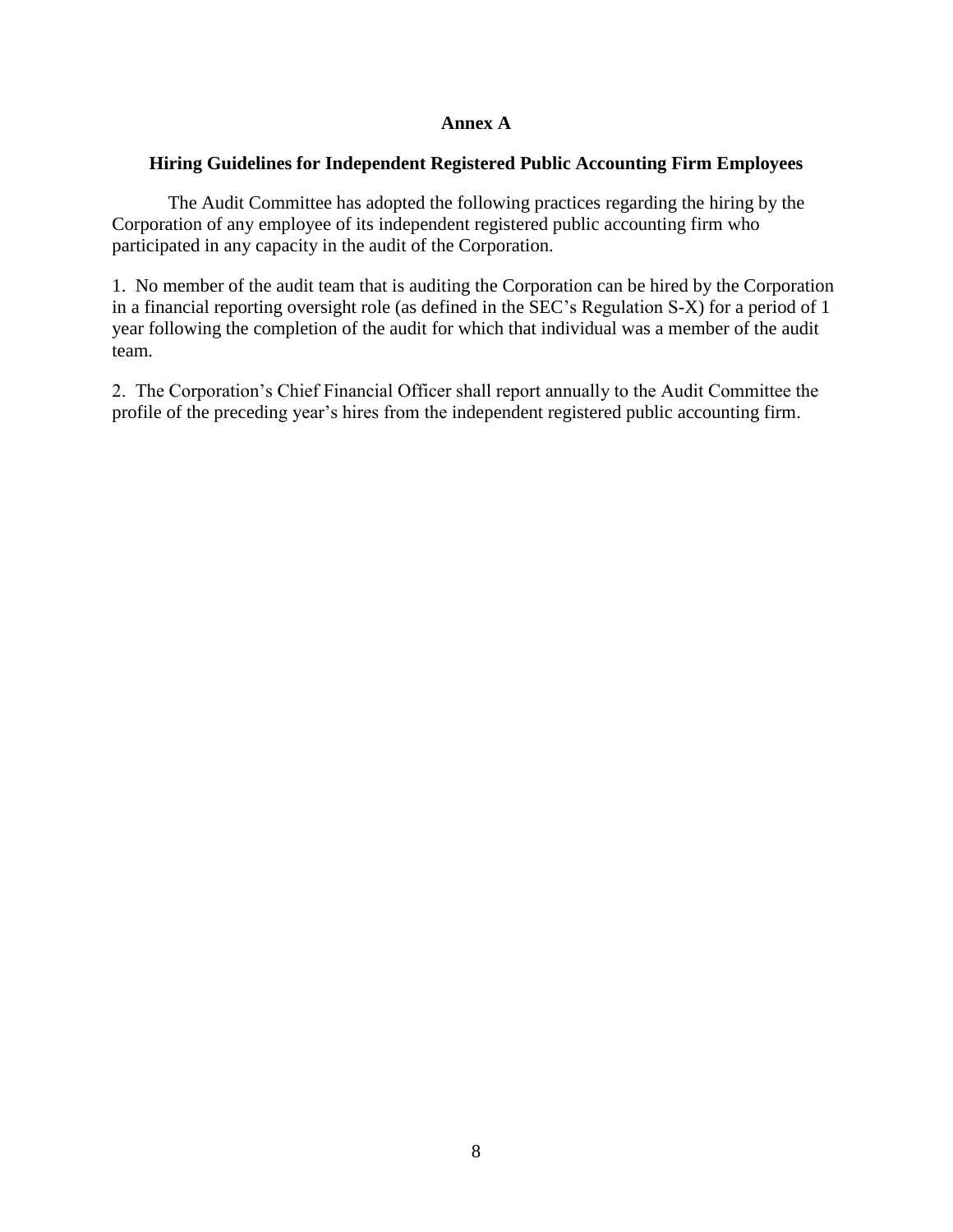# **Annex B**

## **Audit Committee Pre-Approval Policy**

#### **Statement of Principles**

The Audit Committee of the Board of Directors of the Corporation is required to pre-approve all Covered Services (as defined in this Charter) in order to assure that the provision of the Covered Services does not impair the auditors' independence. Unless a type of service to be provided by the independent accountant is pre-approved in accordance with the terms of this Audit Committee Pre-Approval Policy (the "Policy"), it will require specific pre-approval by the Audit Committee or by any member of the Audit Committee to which pre-approval authority has been delegated.

This Policy and the appendices to this Policy describe the Audit, Audit-Related, Tax and All Other services that are Covered Services and that have been pre-approved under this Policy. The appendices hereto sometimes are referred to herein as the "Service Pre-Approval Documents". The term of any such pre-approval is 12 months from the date of pre-approval, unless the Audit Committee specifically provides for a different period. Each calendar year, at a meeting of the Board, the Audit Committee will review and re-approve this Policy and approve or re-approve the Service Pre-Approval Documents for that year, together with any changes deemed necessary or desirable by the Audit Committee. The Audit Committee may, from time to time, modify the nature of the services pre-approved, the aggregate level of fees pre-approved or both. The Audit Committee hereby directs that each version of this Policy and the Service Pre-Approval Documents approved, re-approved or amended from time to time be maintained with the books and records of the Corporation.

### **Delegation**

In the intervals between the scheduled meetings of the Audit Committee, the Audit Committee delegates pre-approval authority under this Policy to the Chairman of the Audit Committee (the "Chairman"). The Chairman shall report any pre-approval decisions under this Policy to the Audit Committee at its next scheduled meeting. At each scheduled meeting, the Audit Committee will review with the independent accountant the Covered Services pre-approved by the Chairman pursuant to delegated authority, if any, and the fees related thereto. Based on these reviews, the Audit Committee can modify, at its discretion, the pre-approval originally granted by the Chairman pursuant to delegated authority. This modification can be to the nature of services pre-approved, the aggregate level of fees approved, or both. The Audit Committee expects pre-approval of Covered Services by the Chairman pursuant to this delegated authority to be the exception rather than the rule and may modify or withdraw this delegated authority at any time the Audit Committee determines that it is appropriate to do so.

### **Pre-Approved Fee Levels**

Fee levels for all Covered Services to be provided by the independent accountant and preapproved under this Policy will be established annually by the Audit Committee and set forth in the Service Pre-Approval Documents. Any increase in pre-approved fee levels will require specific pre-approval by the Audit Committee (or the Chairman pursuant to delegated authority).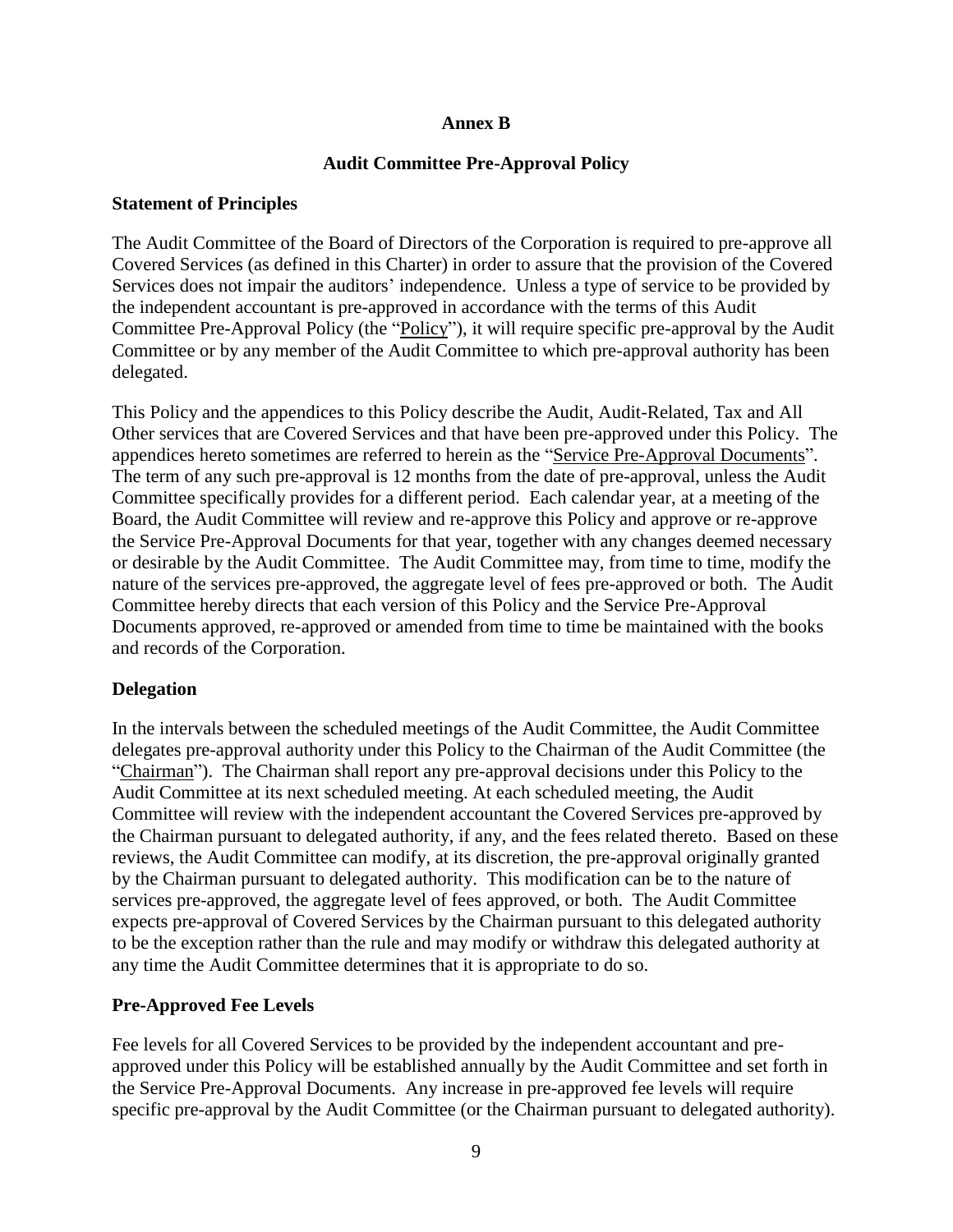## **Audit Services**

The terms and fees of the annual Audit services engagement for the Corporation are subject to the specific pre-approval of the Audit Committee. The Audit Committee will approve, if necessary, any changes in terms, conditions or fees resulting from changes in audit scope, Corporation structure or other matters.

In addition to the annual Audit services engagement specifically approved by the Audit Committee, any other Audit services for the Corporation not listed in the Service Pre-Approval Document for the respective period must be specifically pre-approved by the Audit Committee (or the Chairman pursuant to delegated authority).

## **Audit-Related Services**

Audit-Related services are assurance and related services that are not required for the audit, but are reasonably related to the performance of the audit or review of the financial statements of the Corporation or that are traditionally performed by the independent accountant. Audit-Related services that are Covered Services and are not listed in the Service Pre-Approval Document for the respective period must be specifically pre-approved by the Audit Committee (or the Chairman pursuant to delegated authority).

# **Tax Services**

The Audit Committee believes that the independent accountant can provide Tax services to the Corporation such as tax compliance, tax planning and tax advice without impairing the auditor's independence. However, the Audit Committee will not permit the retention of the independent accountant in connection with a transaction initially recommended by the independent accountant, the sole business purpose of which may be tax avoidance and the tax treatment of which may not be supported in the Internal Revenue Code of 1986 and related regulations. Tax services that are Covered Services and are not listed in the Service Pre-Approval Document for the respective period must be specifically pre-approved by the Audit Committee (or the Chairman pursuant to delegated authority).

# **All Other Services**

All Other services that are Covered Services and are not listed in the Service Pre-Approval Document for the respective period must be specifically pre-approved by the Audit Committee (or the Chairman pursuant to delegated authority).

### **Procedures**

Requests or applications to provide Covered Services that require approval by the Audit Committee (or the Chairman pursuant to delegated authority) must be submitted to the Audit Committee or the Chairman, as the case may be, by both the independent accountant and the Chief Financial Officer of the respective Covered Entity, and must include a joint statement as to whether, in their view, (a) the request or application is consistent with the SEC's rules on auditor independence and (b) the requested service is or is not a non-audit service prohibited by the SEC. A request or application submitted to the Chairman between scheduled meetings of the Audit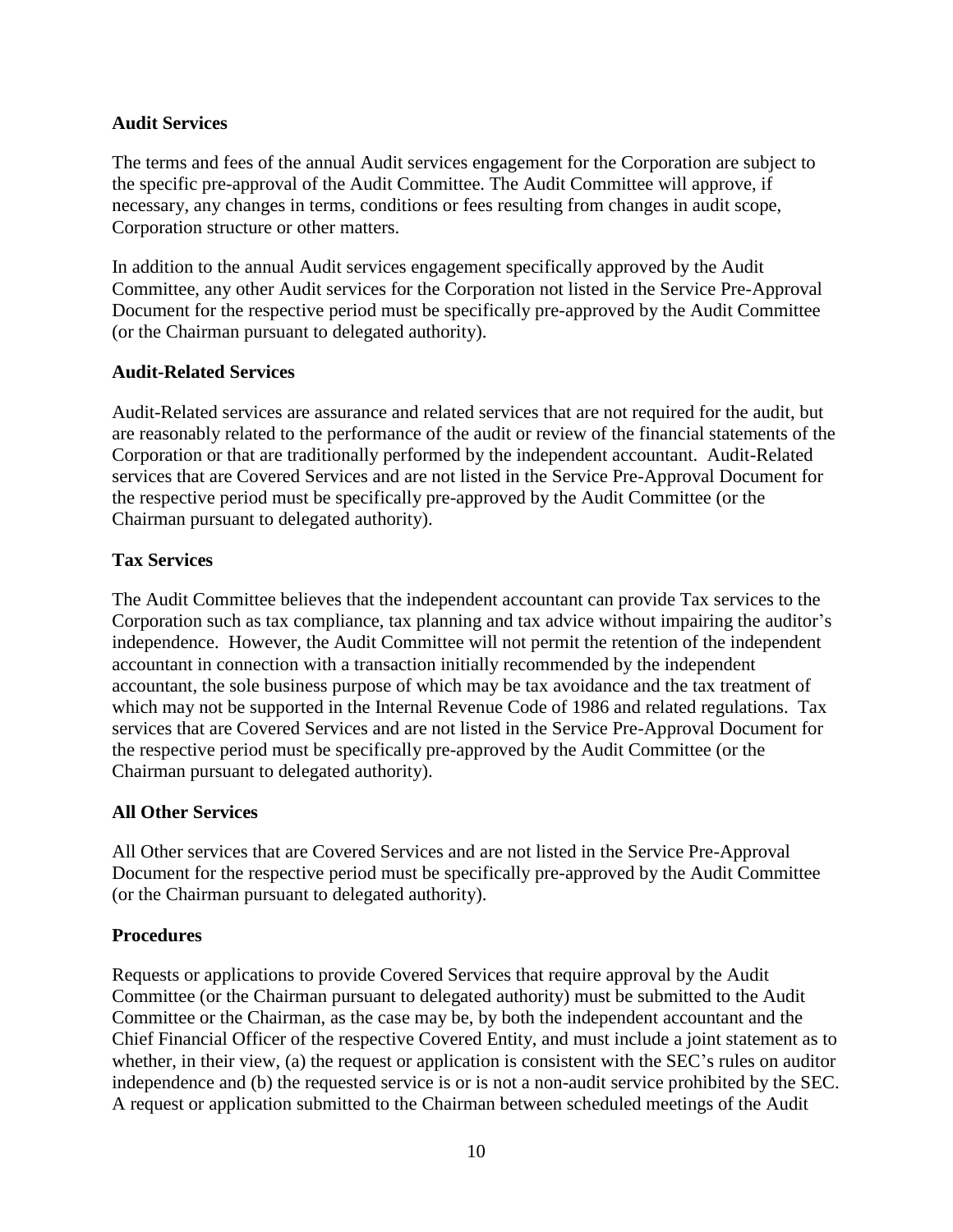Committee should include a discussion as to why approval is being sought prior to the next regularly scheduled meeting of the Audit Committee.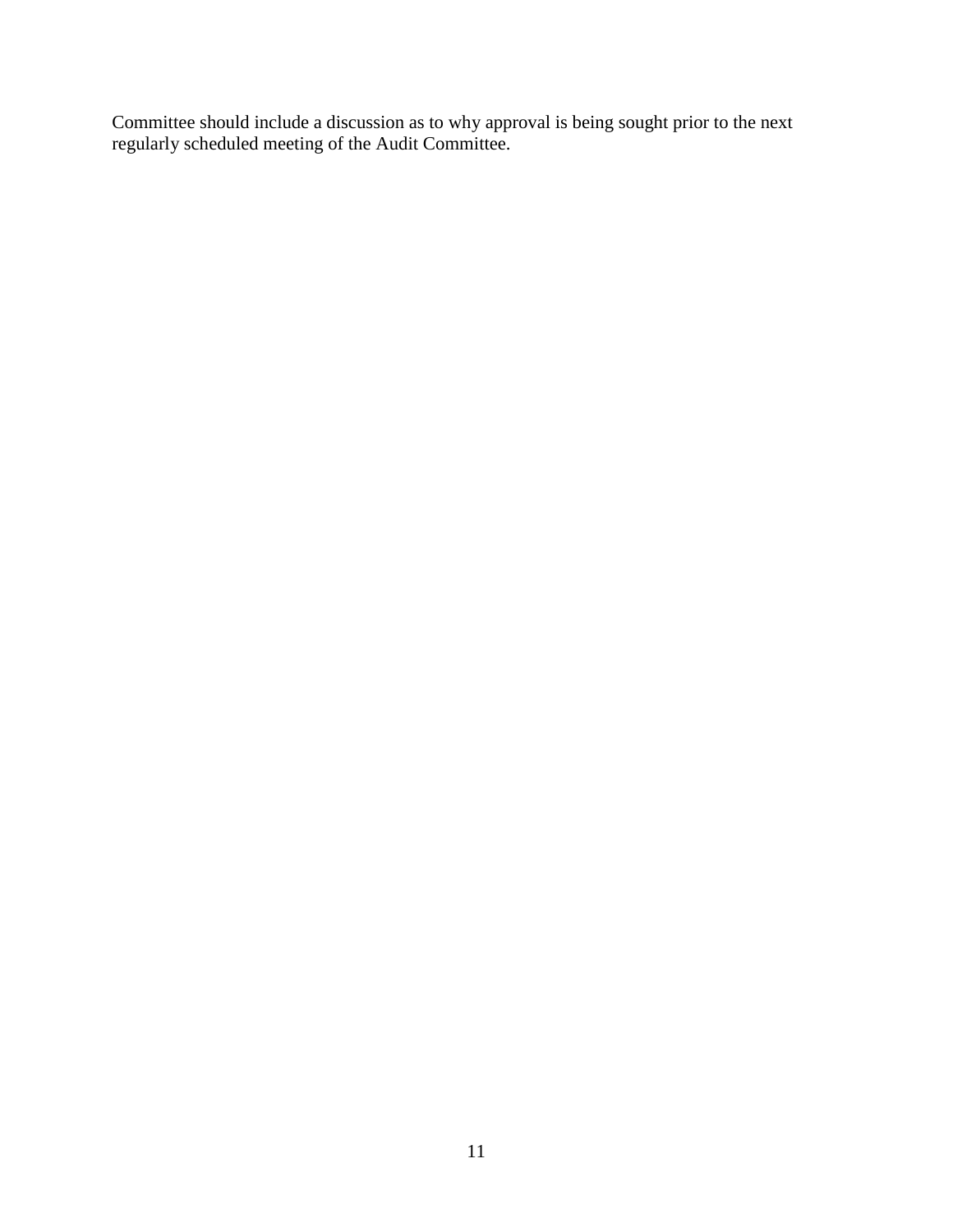# **Appendix A** Dated: April 2015

# Pre-Approved Audit Services for the Period from [ ] 2015 through [ ] 2016

| <b>Service</b>                                                                                                                                                                                                                                                                                                                      | <b>Range of Fees</b> |
|-------------------------------------------------------------------------------------------------------------------------------------------------------------------------------------------------------------------------------------------------------------------------------------------------------------------------------------|----------------------|
| [Statutory audits or financial audits for subsidiaries, if any; services<br>associated with SEC registration statements, periodic reports and other<br>documents filed with the SEC or other documents issued in connection<br>with securities offerings (e.g., comfort letters, consents), Form N-SAR<br>internal control letters. | \$I                  |
| [Services associated with SEC registration statements, periodic reports<br>and other documents filed with the SEC or issued in connection with<br>securities offerings (e.g., comfort letters, consents), Form N-SAR<br>internal control letters.                                                                                   | \$I                  |
| [SAS 100 Reviews.]                                                                                                                                                                                                                                                                                                                  | $\mathcal{S}$ [      |
| [Overhead and out of pocket.]                                                                                                                                                                                                                                                                                                       | $\mathcal{S}$ [      |
|                                                                                                                                                                                                                                                                                                                                     | $\mathcal{S}$ [      |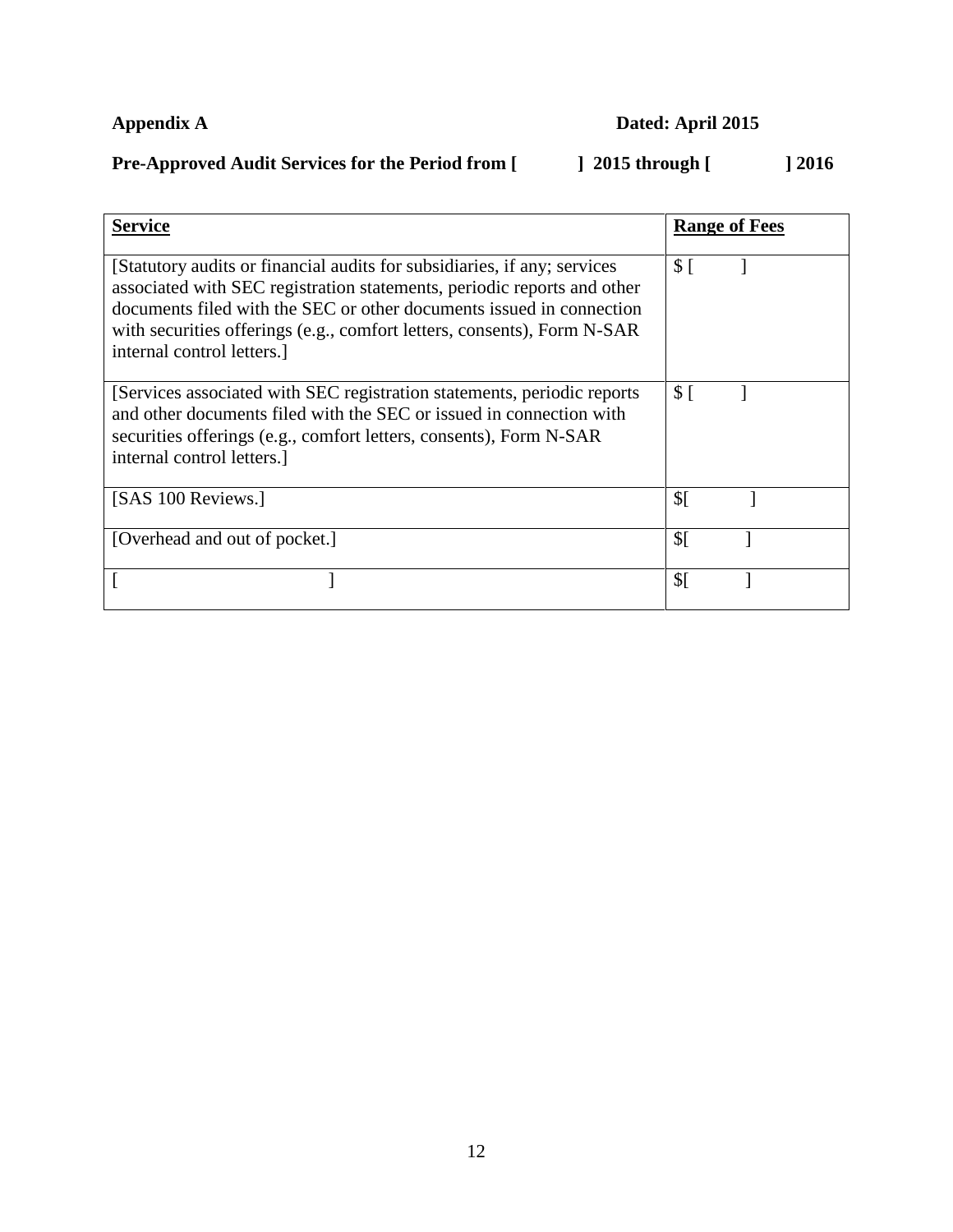# **Appendix B Dated: April 2015**

# **Pre-Approved Audit-Related Services for the Period from [ ] 2015 through [ ] 2016**

| <b>Service</b>                                          | <b>Range of Fees</b> |  |
|---------------------------------------------------------|----------------------|--|
| [Attest services not required by statute or regulation] |                      |  |
| [Overhead and out of pocket.]                           |                      |  |
|                                                         |                      |  |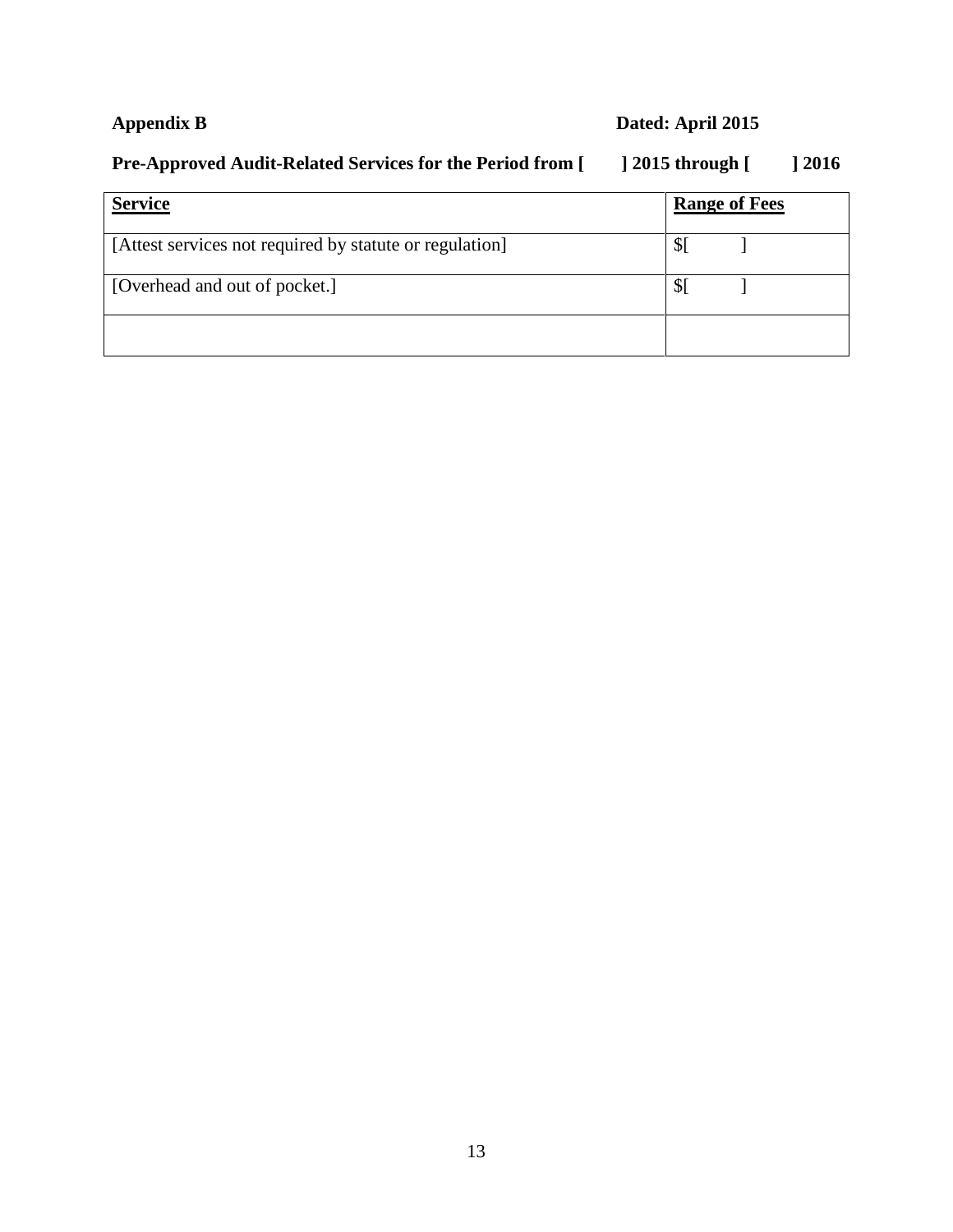# **Appendix C Dated: April 2015**

# Pre-Approved Tax Services for the Period from [ ] 2015 through [ ] 2016

| <b>Service</b>                                                                                          | <b>Range of Fees</b> |
|---------------------------------------------------------------------------------------------------------|----------------------|
| [Federal, state and local income and excise tax return preparation and<br>related advice and planning.] | $\mathcal{S}$ [      |
| [Misc tax advice (e.g. providing tax treatment on securities, registration<br>statement review)]        | $\mathcal{S}$ [      |
|                                                                                                         | \$[                  |
|                                                                                                         | $\mathcal{S}$ [      |
|                                                                                                         | $\mathcal{S}$        |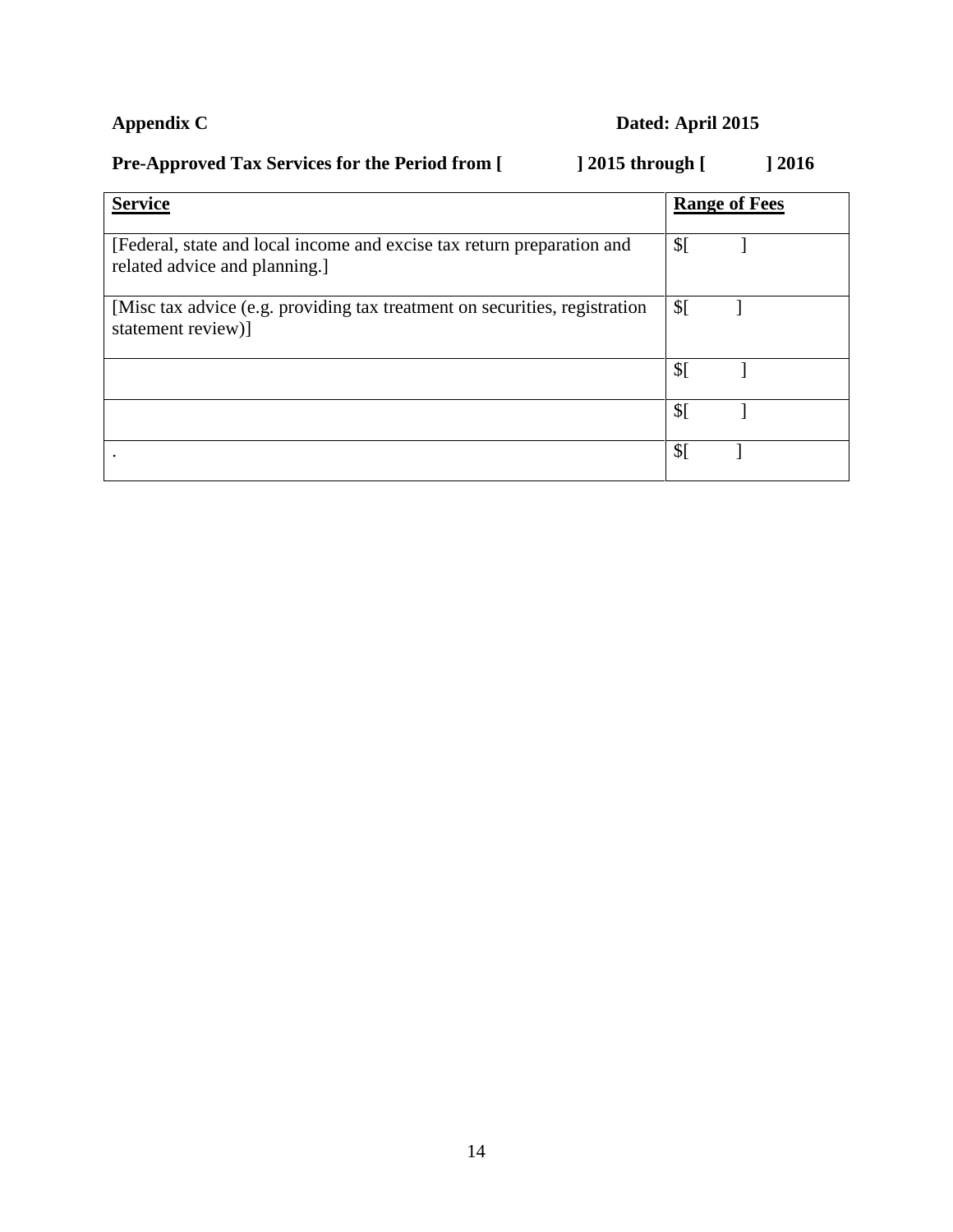# **Appendix D Dated: April 2015**

# **Pre-Approved All Other Services for Fiscal Year [ ]**

| <b>Service</b> | <b>Range of Fees</b> |
|----------------|----------------------|
| [None.]        |                      |
|                |                      |